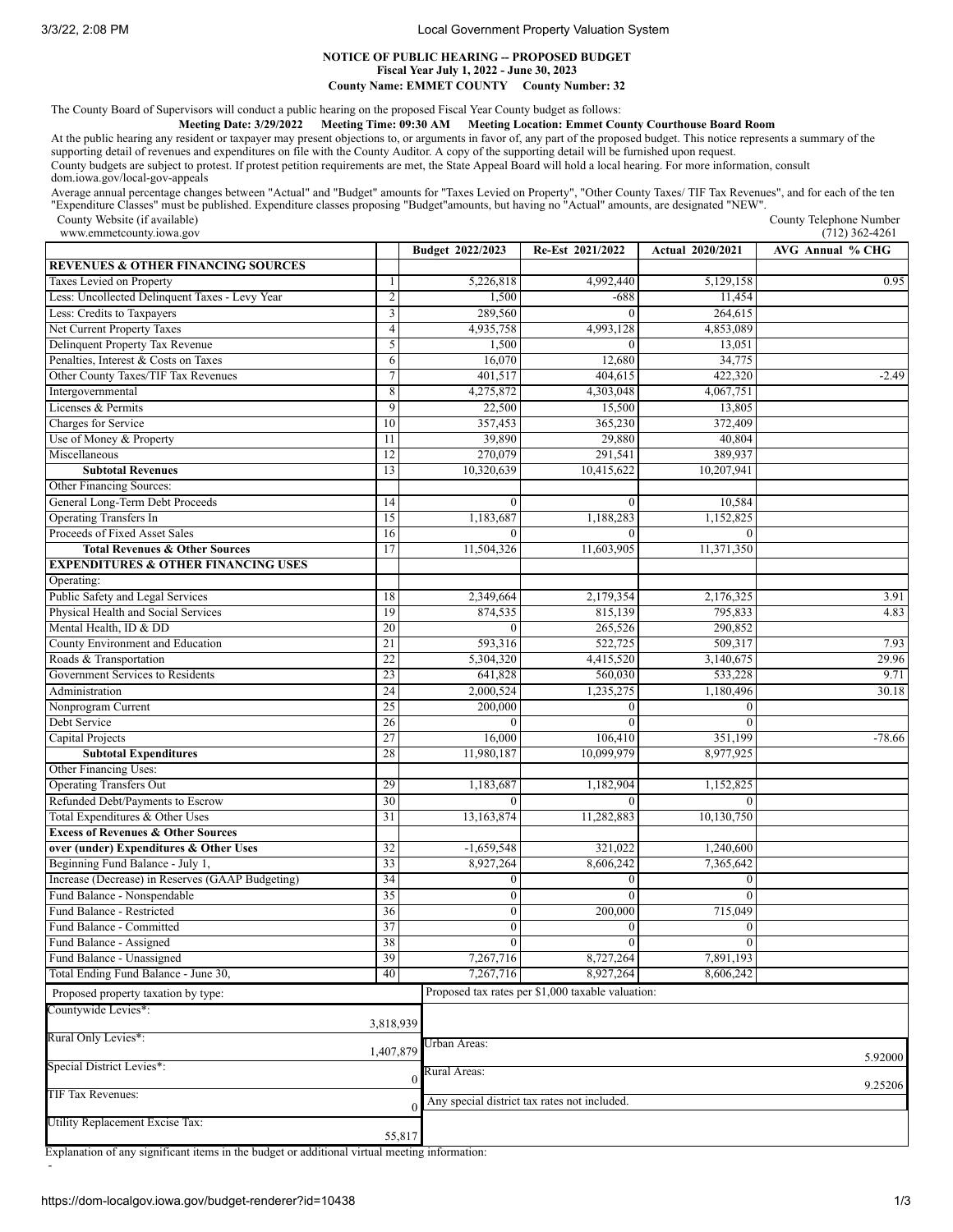## 3/3/22, 2:08 PM Local Government Property Valuation System

NOTICE OF PUBLIC HEARING THE BOARD OF SUPERVISORS INTENDS TO LEVY GENERAL BASIC PROPERTY TAX RATES WHICH EXCEED STATUTORY MAXIMUMS The accompanying budget summary requires a general basic property tax rate that exceeds the maximum rate as established by the<br>general assembly. Comparison of the proposed general basic rate with the sta **between the proposed rate and the maximum rate:**

| $-1$<br>$\sim$<br>Propose<br>\$1,000<br>J of 1<br>Taxable Value:<br>. Kate per<br><b>Basic</b><br>Tax<br>renera <sub>1</sub> | 3.80000                    |
|------------------------------------------------------------------------------------------------------------------------------|----------------------------|
| Taxable Value:<br>Maximum<br>$\sim$<br>Tax Rate per \$1,000 of "<br>Basic<br>Cieneral                                        | .50000                     |
| General<br>Dollars to be C<br>Generated in<br>Basic<br>Maximum:<br>Excess<br><b>Tax</b><br>. ot                              | 10 <sup>2</sup><br>LY 3.02 |

Major reasons for the difference between the proposed general basic tax rate and the maximum basic tax rate:

In FY2021 Emmet County had a significant decrease in Ag land Values, which was partially offset by residential property and ag dwellings. However, Emmet County only had a 3.12174% increase in overall valuation January 1, 2021.